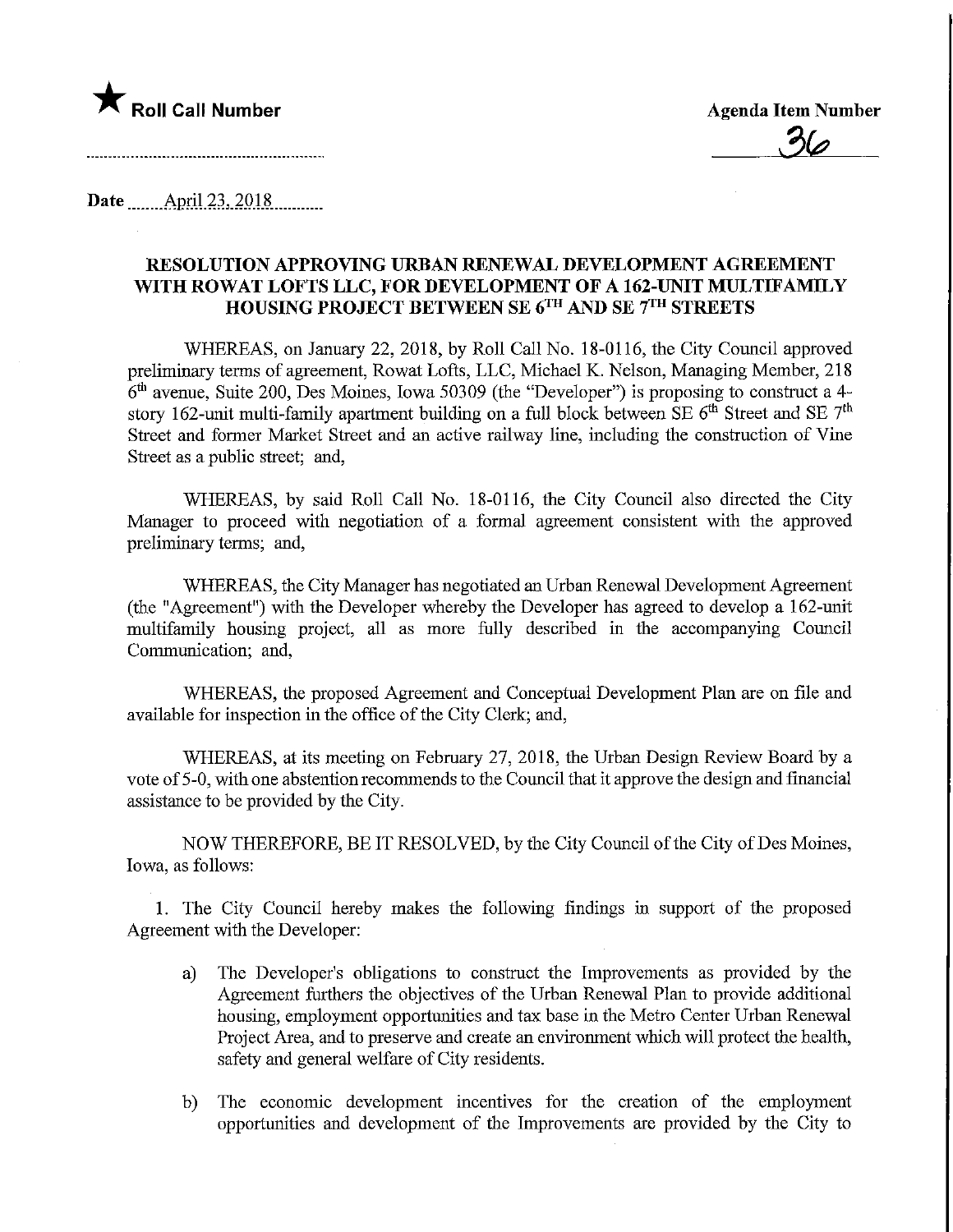

**Agenda Item Number** 

Date **April 23, 2018** 

Developer pursuant to the Urban Renewal Law and Chapter 15A of the Code of Iowa, and Developer's obligations under this Agreement to construct the Improvements will generate the following public gains and benefits: (i) it will advance the improvement and redevelopment of the Metro Center Urban Renewal Area in accordance with the Urban Renewal Plan; (ii) it will encourage further private investment to reverse the pattern of disinvestment and declining property values in the surrounding area; and, (iii) it will further the City's efforts to retain and create job opportunities within the Urban Renewal Area which might otherwise be lost.

- c) The construction of the Improvements is a speculative venture and the construction and resulting benefits would not occur without the economic incentives provided by this Agreement.
- d) The City Council believes that the redevelopment of the Property pursuant to the Agreement, and the fulfillment generally of the Agreement, are in the vital and best interests of City and the health, safety, morals, and welfare of its residents, and in accord with the public purposes and provisions of the applicable state and local laws and requirements under which the project has been undertaken, and warrant the provision of the economic assistance set forth in the Agreement.

2. The Conceptual Development Plan for the project, which is contained in the Agreement, is hereby approved,

3. The Urban Renewal Development Agreement between the City and Neighborhood Development Corporation, is hereby approved. The Mayor and City Clerk are hereby authorized and directed to execute the Agreement on behalf of the City of Des Moines.

4. Upon requisition by the City Manager or the City Manager's designee, the Finance Department shall advance the installments on the Economic Development Grant pursuant to Article 4 of the Agreement.